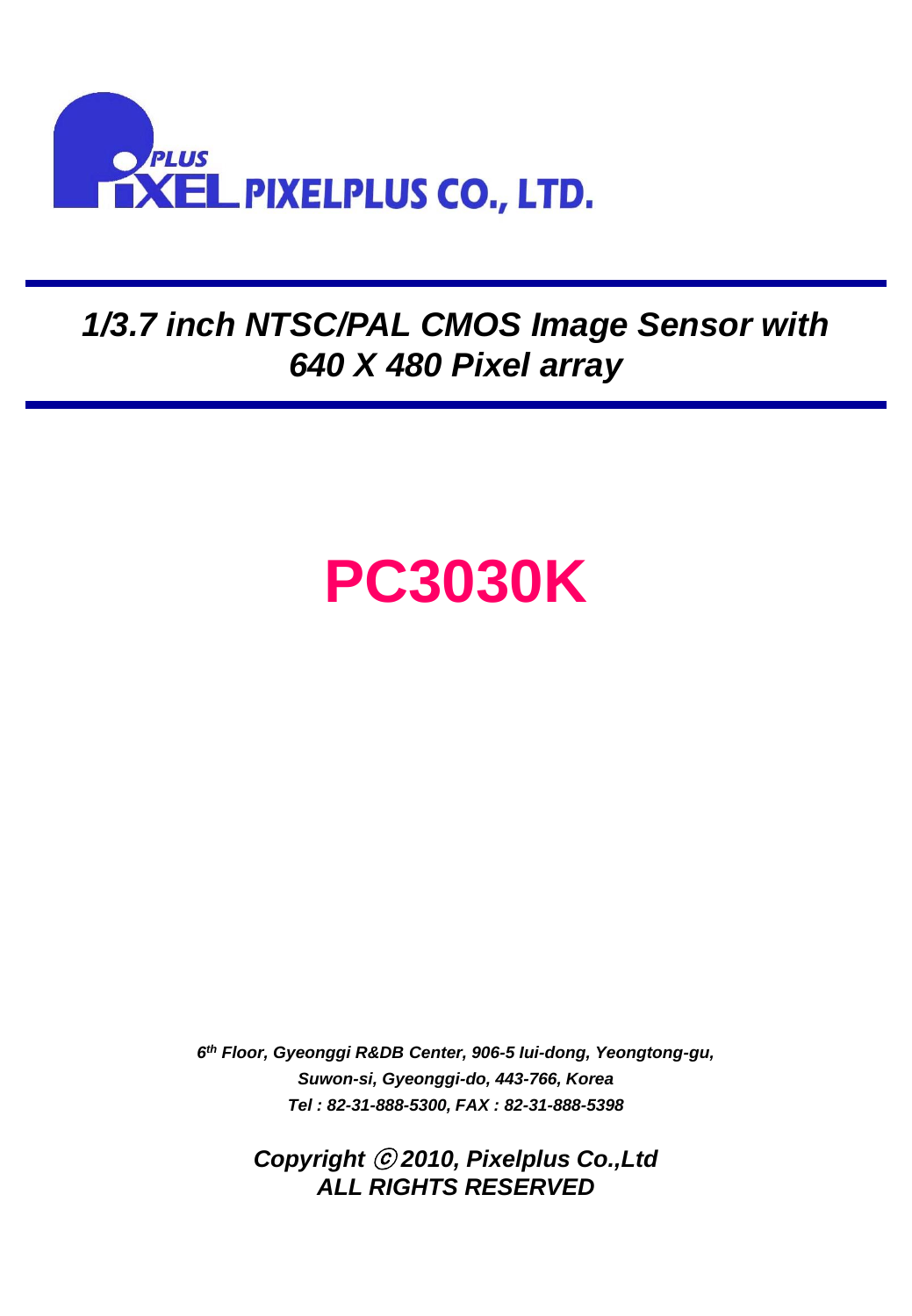

# *PC3030K*

## *1/3.7 inch NTSC/PAL CMOS Image Sensor with 640 X 480 Pixel array*

#### ▶ *Features*

- $\triangleright$  648 x 488 effective pixel array with RGB Bayer color filters and micro-lens
- ▷ Power supply AVDD : 2.8V, HVDD : 2.8V, CVDD : 2.8V
- ▷ Output formats
	- ◆ Composite Output mode
		- CVBS (NTSC/PAL)
	- ◆ Digital Output mode
		- max. VGA (640x480) YCbCr422/RGB565/ RGB444 (progressive, 60 fps @ 54Mhz)
		- max. VGA (640x480) Bayer
			- (progressive, 60 fps @ 27Mhz)
	- ◆ Analog/Digital Output mode
		- ITU-R. BT656 (720x240/288) (interlaced, 60 fields @ 27Mhz)
		- CVBS (30 fps @ 27Mhz)
- $\triangleright$  Image processing on chip
	- Lens shading, Gamma/Defect/Color correction, Low pass filter, Color interpolation, Saturation, Edge enhancement, Brightness, Contrast, Special effects, Auto black level, Auto white balance, Auto exposure control and Back light compensation
- $\triangleright$  Frame size, window size and position can be programmed through a 2-wire serial interface bus
- ▷ VGA / QVGA / QQVGA / CIF / QCIF Scaling
- $\triangleright$  High Image Quality and Ultra low light performance
- ▷ I2C master include
- $\triangleright$  Motion detection support
- $\triangleright$  Alarm mode, Privacy mode support
- $\triangleright$  Artificial Intelligence power save mode
- ▷ Chip Address Selection PADs
- $\triangleright$  Horizontal / Vertical mirroring
- $\triangleright$  50Hz, 60Hz flicker automatic cancellation
- ▷ Software Reset
- ▷ External Sync (Gen. Lock) support
- ▷ Off-chip Smart IR-LED control
- $\triangleright$  Crystal input support
- ▷ On chip regulator for DVDD
- ▷ CSP/CLCC/PLCC Package type supports



|                                                                                                                                                                                                                                                                                                                                                                                                                                           | $\begin{array}{cccc}\n & Q & Q & Q & Q & Q \\ \hline\n37 & 36 & 35 & 34 & 33 & 32\n\end{array}$                                                                    |
|-------------------------------------------------------------------------------------------------------------------------------------------------------------------------------------------------------------------------------------------------------------------------------------------------------------------------------------------------------------------------------------------------------------------------------------------|--------------------------------------------------------------------------------------------------------------------------------------------------------------------|
| STDBY <sub>43</sub><br>CADD144<br>CADD <sub>0</sub> 45<br>LED <sub>46</sub><br><b>TE 47</b><br>GENI <sup>48</sup><br>GENO <sub>49</sub><br><b>MIRS0 50</b><br><b>MIRS1</b> 51                                                                                                                                                                                                                                                             | 26 SCL<br>25 SDA<br>24 DGND<br>23 HGND<br>22 HVDD<br><b>Effective Pixel Array</b><br>21 DVDD<br>(Notch: Bottom)<br>20 SCK<br>19 MISO<br>18 MOSI<br>17 CSB<br>16 D1 |
| $\begin{array}{cccccccccccc} 1 & 2 & 3 & 4 & 5 & 6 & 7 & 8 & 9 & 10 & 11 & 12 & 13 & 14 & 15 \\ \hline \texttt{2} & \texttt{3} & \texttt{2} & \texttt{3} & \texttt{2} & \texttt{3} & \texttt{3} & \texttt{4} & \texttt{5} & \texttt{5} & \texttt{6} & \texttt{7} & \texttt{8} & \texttt{8} \\ \hline \texttt{3} & \texttt{4} & \texttt{5} & \texttt{5} & \texttt{6} & \texttt{7} & \texttt{7} & \texttt{8} &$<br>[Fig. 1] PIN Description |                                                                                                                                                                    |
| <b>Effective Pixel Array</b>                                                                                                                                                                                                                                                                                                                                                                                                              | 648(H) x 488(V)                                                                                                                                                    |
| <b>Pixel Size</b>                                                                                                                                                                                                                                                                                                                                                                                                                         | 6 um x 6 um                                                                                                                                                        |
| <b>Effective Image Area</b>                                                                                                                                                                                                                                                                                                                                                                                                               | 3.8 mm x 2.9 mm (Diagonal 4.86)                                                                                                                                    |
| <b>Optical Format</b>                                                                                                                                                                                                                                                                                                                                                                                                                     | 1/3.7 inch, RGB Bayer filter                                                                                                                                       |
| <b>Max. Clock frequency</b>                                                                                                                                                                                                                                                                                                                                                                                                               | 54 MHz                                                                                                                                                             |
| <b>Max. Frame Rate</b>                                                                                                                                                                                                                                                                                                                                                                                                                    | 60 fps @ 640x480, YCbCr, 54Mhz<br>60 fps @ 640x480, Bayer, 27Mhz<br>60 field @ 720x240(288), YCbCr, 27Mhz<br>30 fps @ CVBS, 27Mhz                                  |
| <b>Dark Signal</b>                                                                                                                                                                                                                                                                                                                                                                                                                        | 30.7 [mV/sec] @ 60°C                                                                                                                                               |
| <b>Sensitivity</b>                                                                                                                                                                                                                                                                                                                                                                                                                        | 8.0 [V/Lux.sec]                                                                                                                                                    |
| <b>Power Supply</b>                                                                                                                                                                                                                                                                                                                                                                                                                       | Analog: 2.8V<br><b>HVDD: 2.8V</b><br><b>CVDD: 2.8V</b>                                                                                                             |
| <b>Power Consumption</b>                                                                                                                                                                                                                                                                                                                                                                                                                  | 225.9 [mW] @ Dynamic                                                                                                                                               |
|                                                                                                                                                                                                                                                                                                                                                                                                                                           | 120.0 [uW] @ Standby                                                                                                                                               |
| <b>Operating Temp.</b><br>(Fully Functional Temp.)                                                                                                                                                                                                                                                                                                                                                                                        | - 40 ~ 105 [°C] @ AT                                                                                                                                               |
|                                                                                                                                                                                                                                                                                                                                                                                                                                           | $-30 - 80$ [°C] @ CT                                                                                                                                               |
| <b>Dynamic Range</b>                                                                                                                                                                                                                                                                                                                                                                                                                      | 64.4 [dB]                                                                                                                                                          |
| <b>SNR</b>                                                                                                                                                                                                                                                                                                                                                                                                                                | 47.2 [dB]                                                                                                                                                          |
| [Table 1] Typical Parameters                                                                                                                                                                                                                                                                                                                                                                                                              |                                                                                                                                                                    |